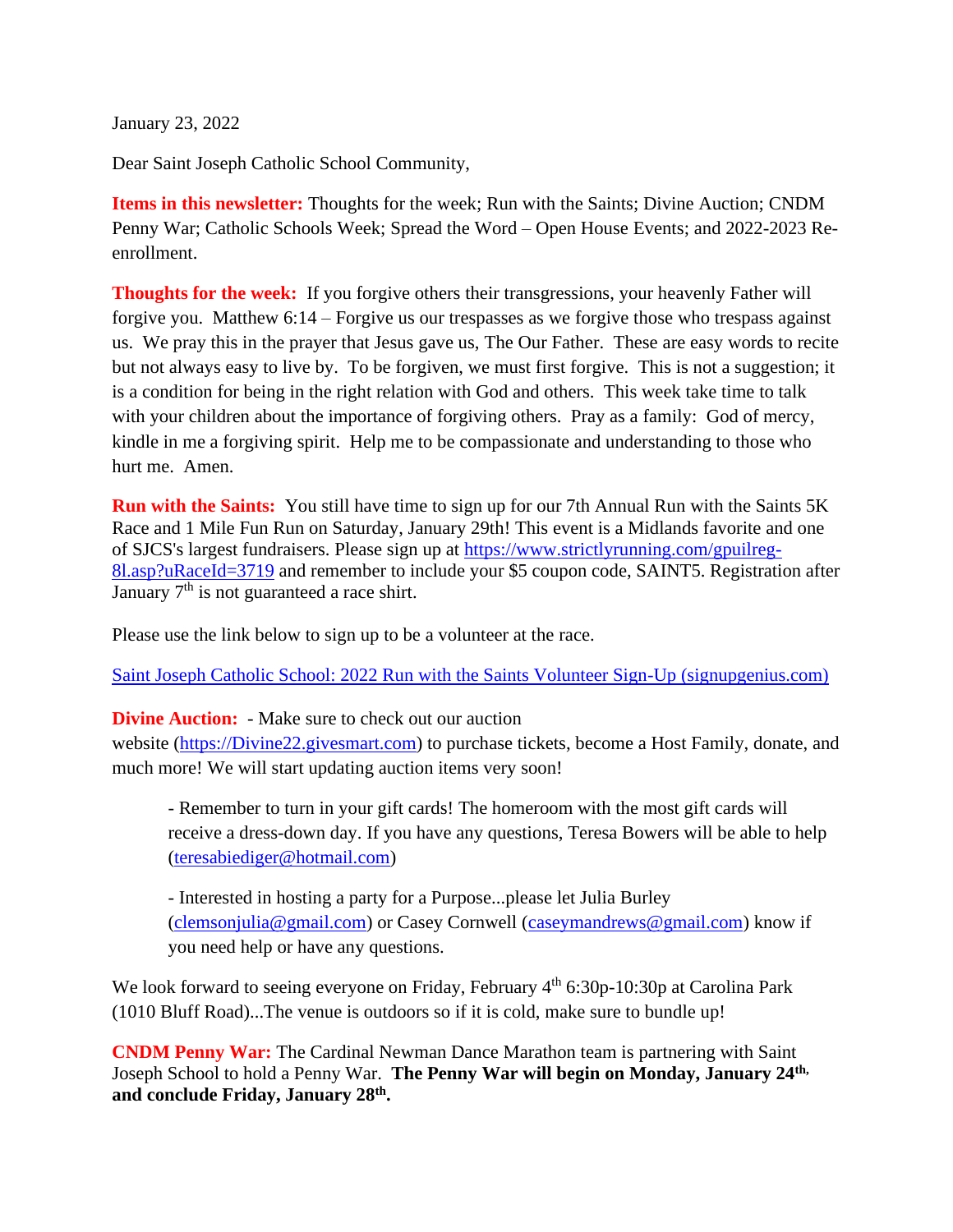Here is how it works: Containers will be placed in the main office. Students put their pennies in their grade's container. One point is earned for every penny in the container. Students may put other coins and paper currency into the containers of other grades. Each silver coin or bill reduces the number of points from that container by the amount of the coin or the bill. Please use the link to watch the kick-off video produced by the CNDM committee [https://stjos-my.sharepoint.com/:v:/g/personal/dyarnall\\_stjosdevine\\_com/Ecc](https://stjos-my.sharepoint.com/:v:/g/personal/dyarnall_stjosdevine_com/Ecc-a8JYBe9Gj_k7wCEc8zEB_IWiMXn6oxeQnQPTAOal5w?e=p57vpk)[a8JYBe9Gj\\_k7wCEc8zEB\\_IWiMXn6oxeQnQPTAOal5w?e=p57vpk.](https://stjos-my.sharepoint.com/:v:/g/personal/dyarnall_stjosdevine_com/Ecc-a8JYBe9Gj_k7wCEc8zEB_IWiMXn6oxeQnQPTAOal5w?e=p57vpk) The grade with the most points at the end of the Penny War will win an ice cream party!

This is the 10<sup>th</sup> year Cardinal Newman Dance Marathon has raised money for Prisma Health Children's Hospital -Midlands, our local Children's Miracle Network Hospital. The Children's Hospital treats over 150,000 kids from across the state each year. Cardinal Newman was the first high school in South Carolina to host a Dance Marathon, and each year students come together to stand for six hours and dance for the kids who cannot. Give your pennies to a great cause!

**Catholic Schools Week**: CSW is an annual celebration of Catholic schools in the United States. Here at Saint Joseph, we spend the week honoring all the people who contribute to the continued success of our school. Below is a list of some of the activities we have planned for this year.

**Saturday, January 29th** – Run with the Saints 5K and Fun Run

**Monday, January 31<sup>st</sup>** - Our Community – Parent appreciation and Super Bowl food drive begins to benefit St. Vincent de Paul Society. Vote for the team of your choice, one vote per non-perishable item. We will see which team wins our school super bowl! The food drive will run for 2 weeks until February 11<sup>th</sup>.

**Tuesday, February 1<sup>st</sup>** - Our Students – pajama dress down day, special snack and fun class level activity, CSW virtual Mass with the Bishop, and no homework.

**Wednesday, February**  $2^{nd}$  – Our Nation – Red, white, and blue patriotic dress down day; This year we are honoring our health care workers. We will have special video morning announcements from parents who are healthcare workers; Living Rosary for the student body in the church.

**Thursday, February 3rd** – Our Vocations – Special visits for each grade from Monsignor Harris and Father Frei

**Friday, February 4th** – Our Faculty – Faculty members will lead the Mass; Penny War winner announced, and school-wide color dress down day:

- $o$  4K Yellow
- o  $5K Grey$
- $0 \quad 1^{st}$  Orange
- o  $2<sup>nd</sup> Pink$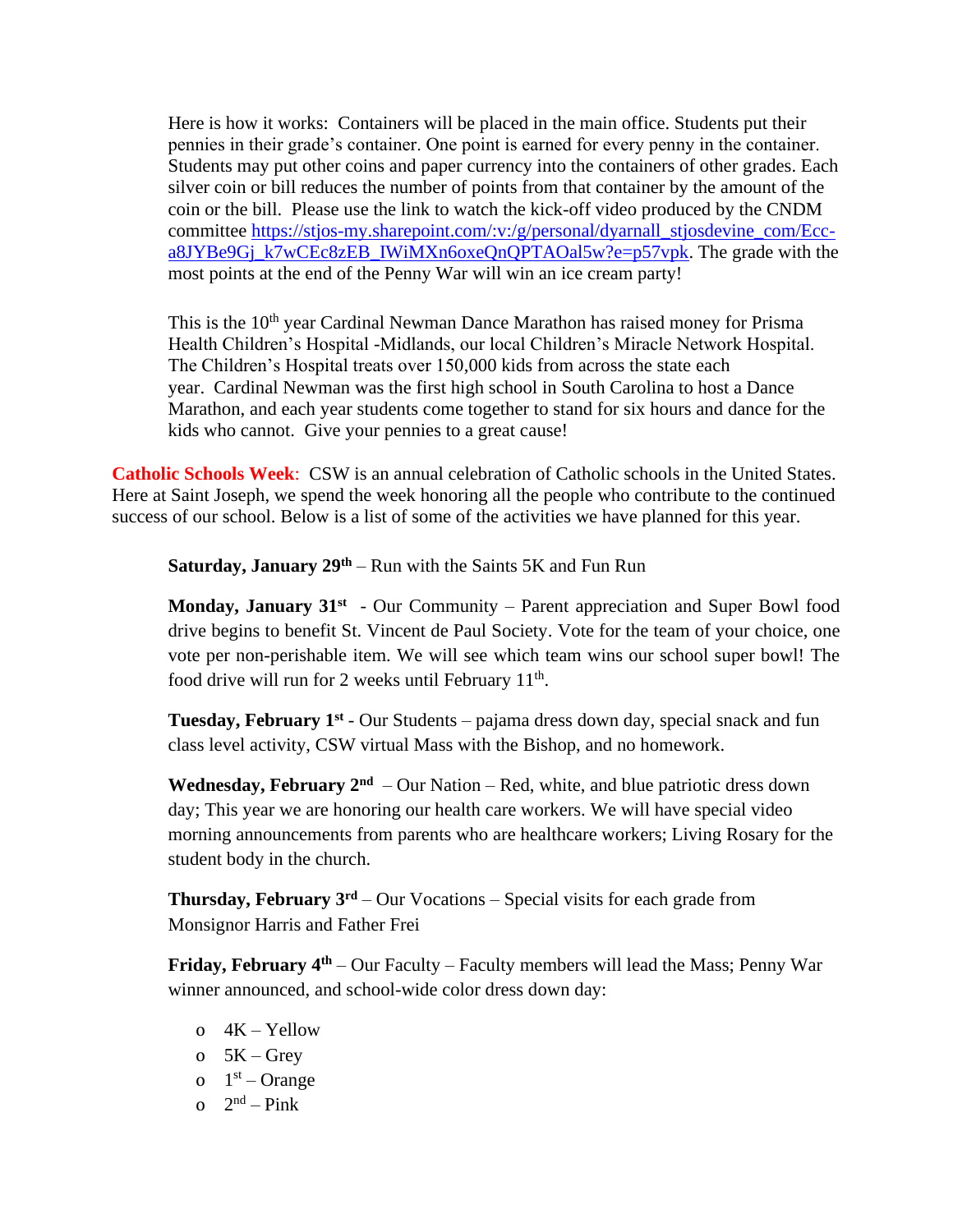o  $3<sup>rd</sup> - Blue$ o  $4<sup>th</sup>$  – Green o  $5<sup>th</sup> - Red$ o  $6^{th}$  – Black

**Spread the Word – Open House Events:** We have several upcoming events that might be of interest to prospective Saint Joseph families. I ask that each of you think about someone you could invite to these events. We know that the best way to advertise our school is for our families to share their great experiences.

## **Group Tours and Meet the Principal**

Come meet our principal, take a group tour of our campus, and get a taste of student life.

Tuesday, January  $25^{\text{th}}$  — 8:30 am - 12:00 pm

Thursday, January  $27<sup>th</sup>$  — 8:30 am - 12:00 pm

## **Individual Tours and Meet the Principal --** Any time by appointment

Please pass along these dates and information to any potential new saints you may know.

**2022-2023 Re-enrollment:** It is hard to believe, but it is time to start thinking about reenrollment for the next school year. The Advisory Council and Parish Finance Council have approved the school budget. You should have received two emails from me on Wednesday, January 5<sup>th</sup>. The 1<sup>st</sup> was a letter from the Advisory Council about the tuition and tuition policy, the second was instructions on how to complete your online re-enrollment through FACTS Family Portal. Please read both emails carefully. We ask that you complete your application as soon as possible, but no later than February  $15<sup>th</sup>$ , 2022. There will be a \$100 late fee assessed for re-enrollment after February 15<sup>th</sup>.

The school opened re-enrollment for current families on Wednesday, January 5<sup>th</sup>. Returning **families will have until February 15th, to reenroll current student(s) and/or submit an application for a sibling. A \$160 re-enrollment fee (per family) is due upon re-enrollment.**  Upon submission of Online Enrollment, a family has until April 1, 2022, families can withdraw their enrollment at any time with no cancellation penalty. Any application or re-enrollment fees paid are non-refundable for any reason regardless of the date of withdrawal. Between April 1, 2022, and June 1, 2022, any family wishing to void their tuition contract will owe a contract cancellation penalty of \$1,000 per student. This amount is due in full by June 1, 2022. After June 1, 2022, if a student is withdrawn for any reason, the remaining tuition, and consumable fees through the end of the academic year must be paid in full.